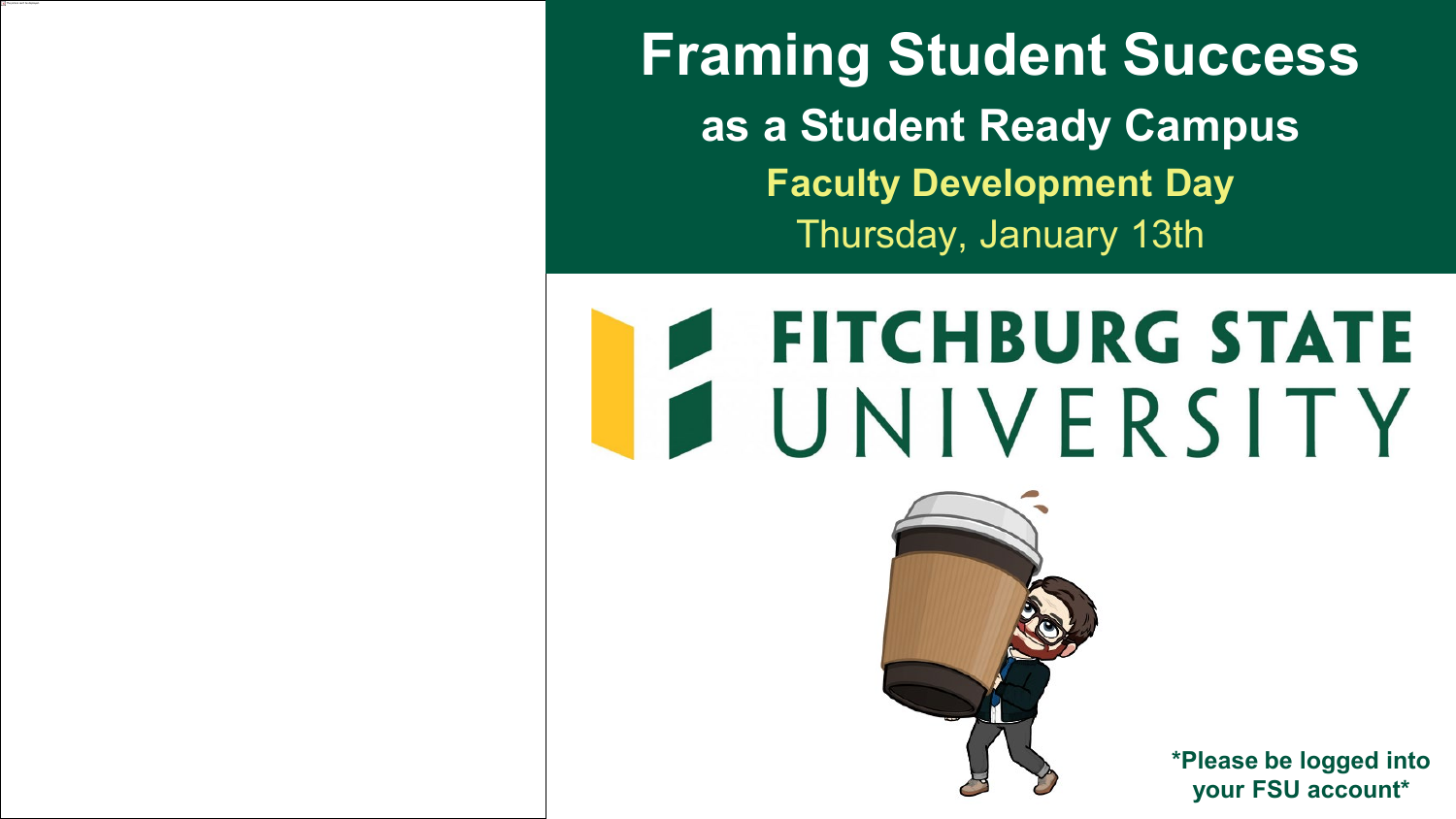### **For Our Consideration**

"The characteristics of student-ready colleges and universities are not focused on student deficits, but on what educators can, and must, do to change institutions for students."



~ Tia Brown McNair, "Become a Student-Ready Institution", NASPA Leadership Exchange 2018



Ecosystem building and transformation must include policies, programs, capacity, and a shared orientation or model for organizing and evaluating the system in its entirety. This ecosystem building and transformation must also consider the human-centered dimensions of the work, including a commitment to student success that is found in programs, attitudes, and values where **equity** [*Education Justice*] and **students** [*Student-Ready Institution*] are at the center.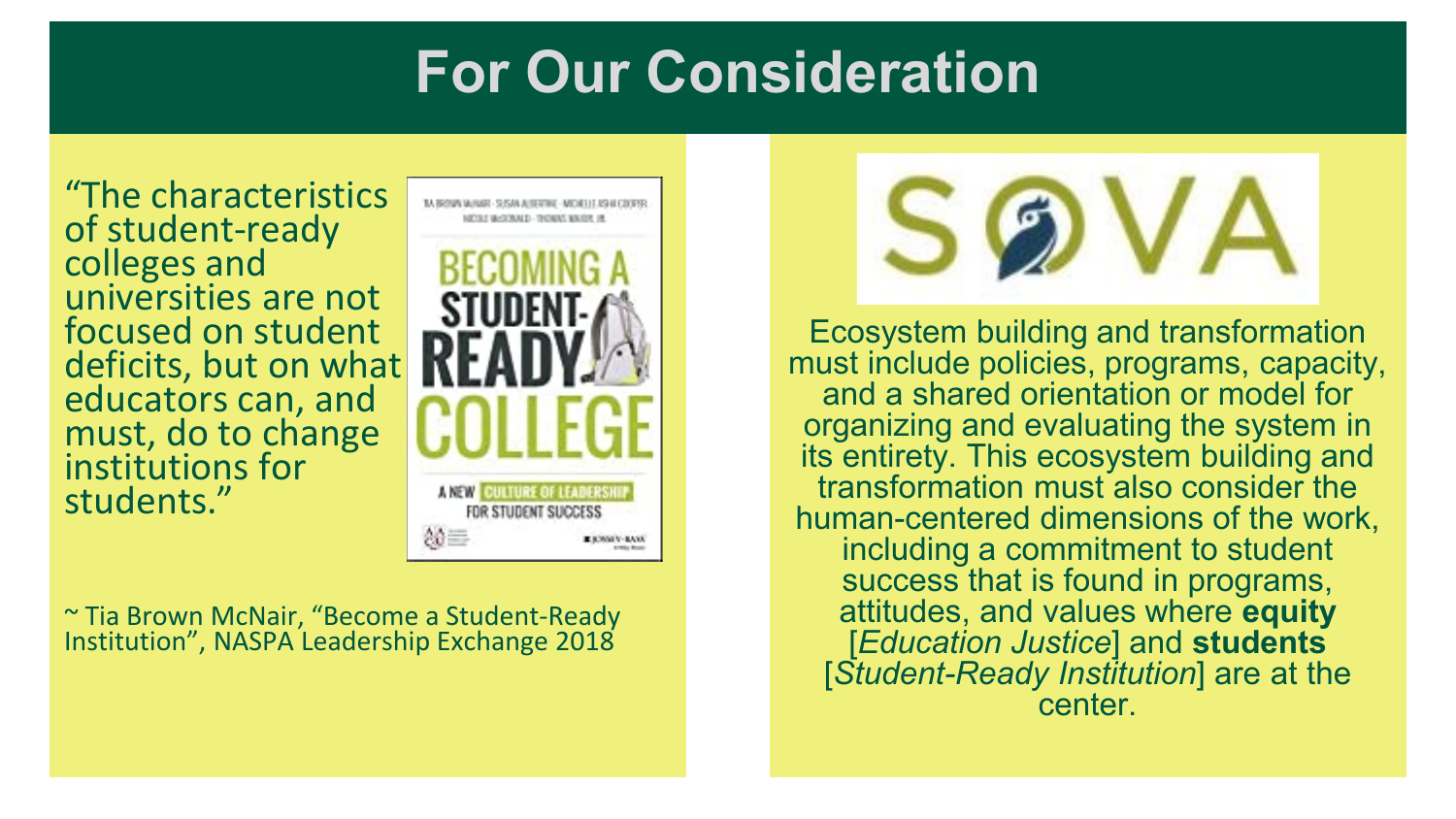# **Student Readiness and Falcon Student Success**

### **Why Change the Paradigm?**

**"It turns out the problem was not as much about the students as we thought. It was largely us, uninformed about what it takes to help them succeed or unwilling to allocate the resources necessary to put it into practice."**

> **~ Byron P. White, Inside Higher Ed March 21, 2016**

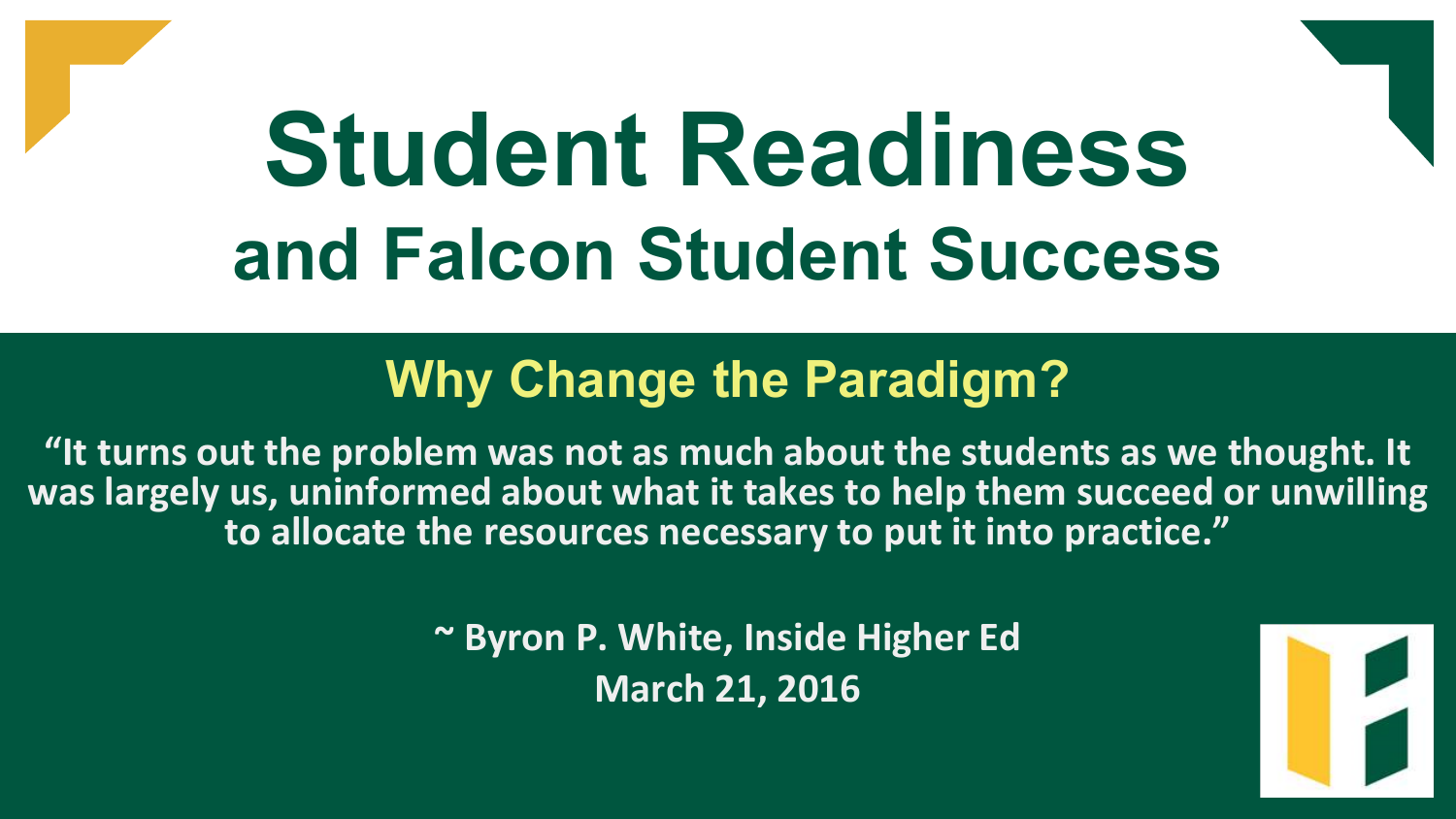# **Student Readiness and Falcon Student Success**

#### **A New Paradigm**

**"Students arrive with diverse forms of readiness that require varying forms of nurturing and support during college."**

~ Schaderman & Thompson

"Are College Faculty and First-Generation Low-Income Students Ready for Each Other?"

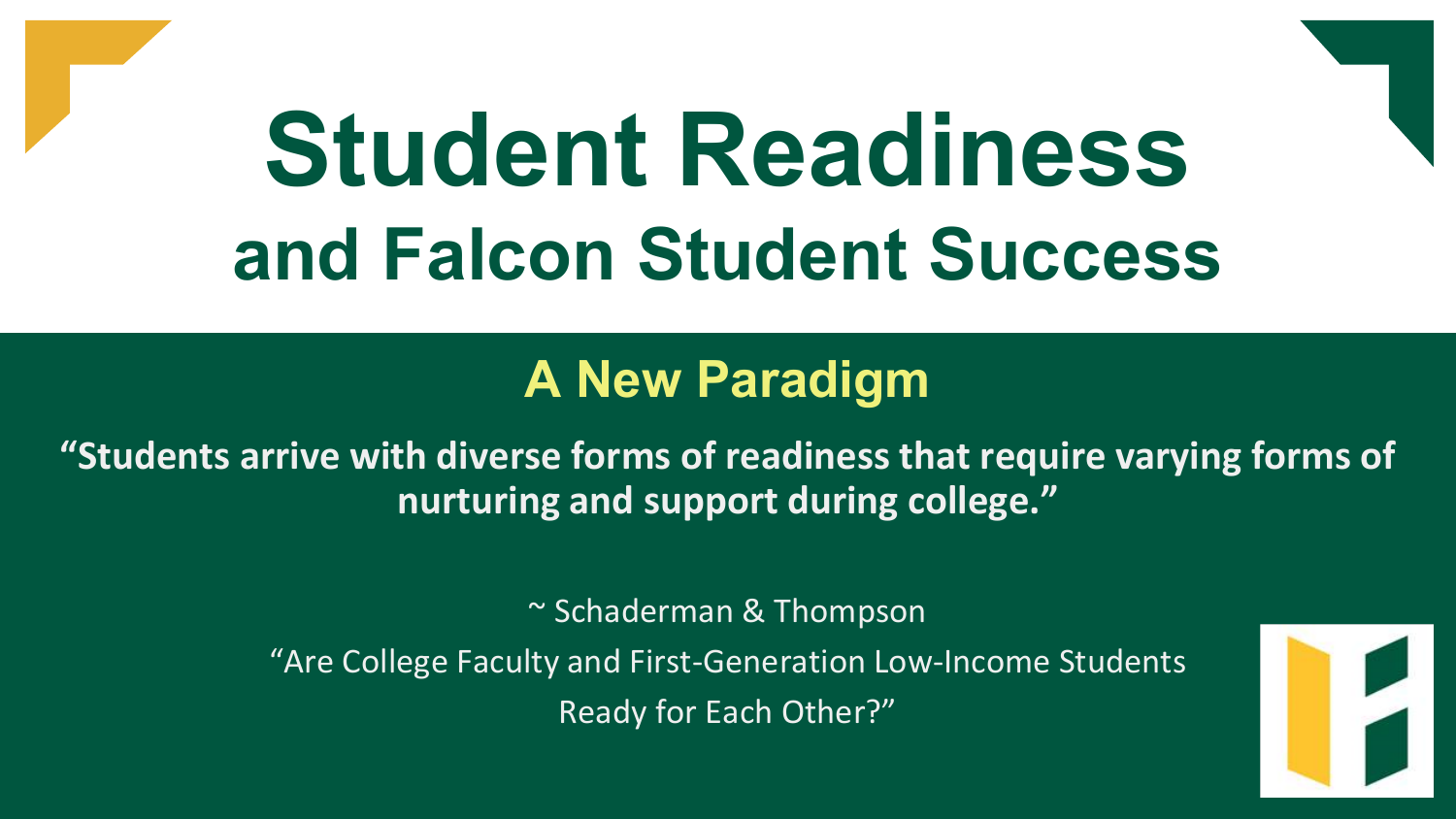# **Student Ready Campus**

- Reverses deficit-minded thinking
- Assumes all students can succeed
- Focuses on what educators can and must do to change institutions to better serve students
- Understands that all those who interact with students are educators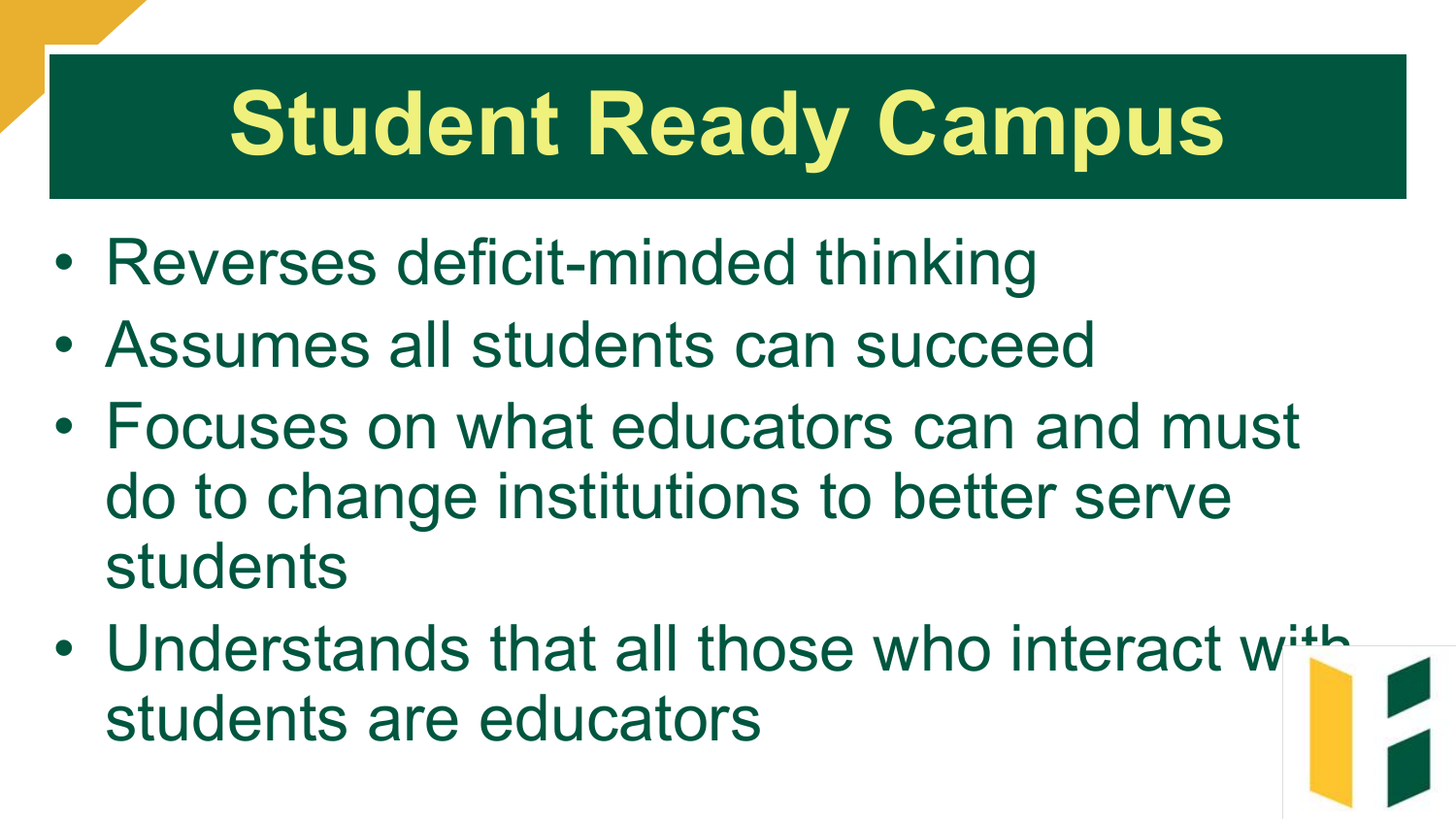# Why Change the Paradigm?

- "College Ready" referred to a fairly narrow population of students
- Student population has been more diverse for decades: we owe it to our students to serve them better
- Pressure from students, lawmakers, employ
- Demographic changes in 18-22 year olds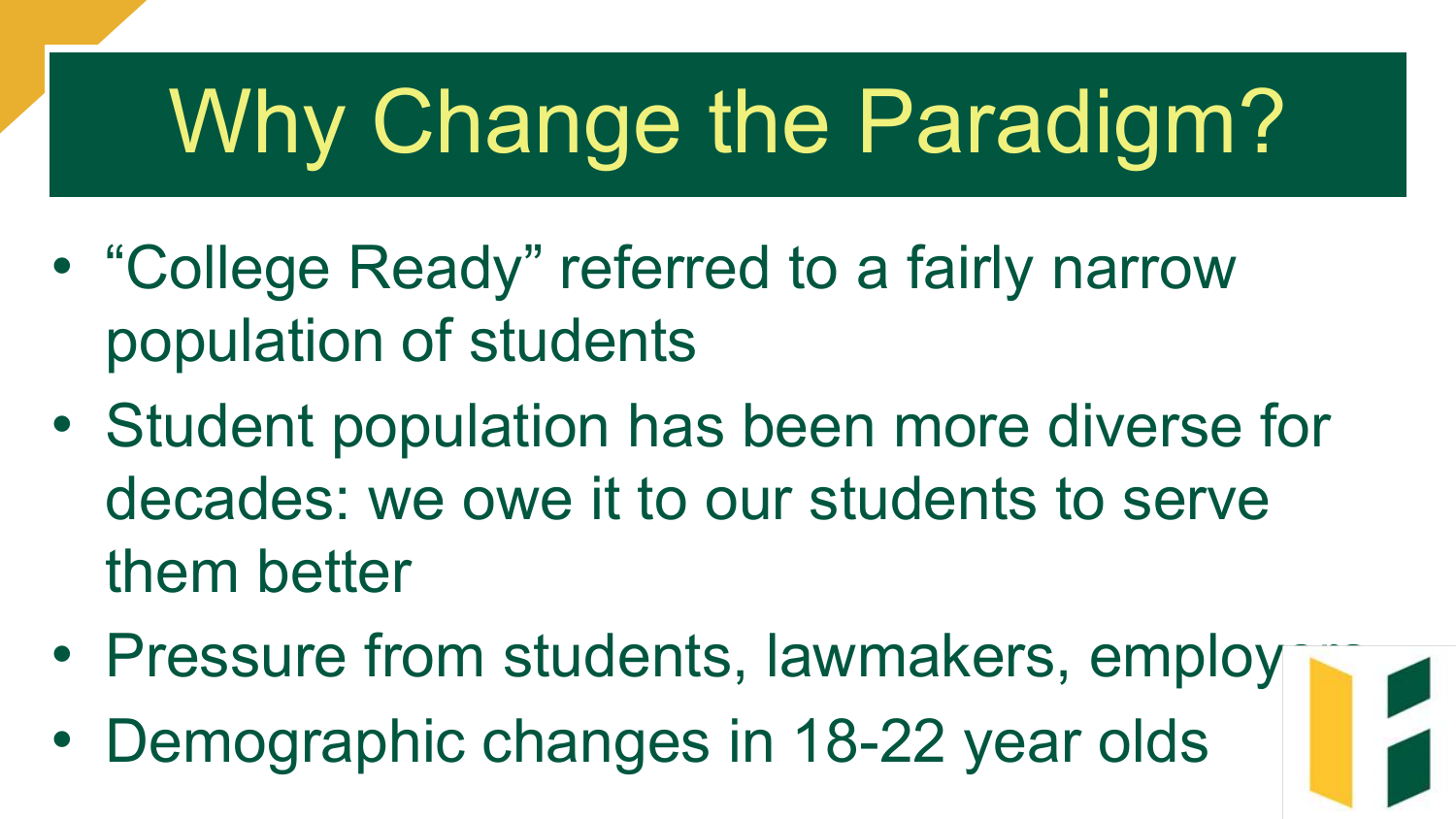## **What ISN'T Part of Being Student Ready?**

- Lowering standards
- Grade inflation
- A mandate to pass all students
- Releasing students from self- responsibility in and out of the classrooms

#### Theme:

**Perception that access and student success focus conflicts with academic standards and rigor**

Do you share these concerns?

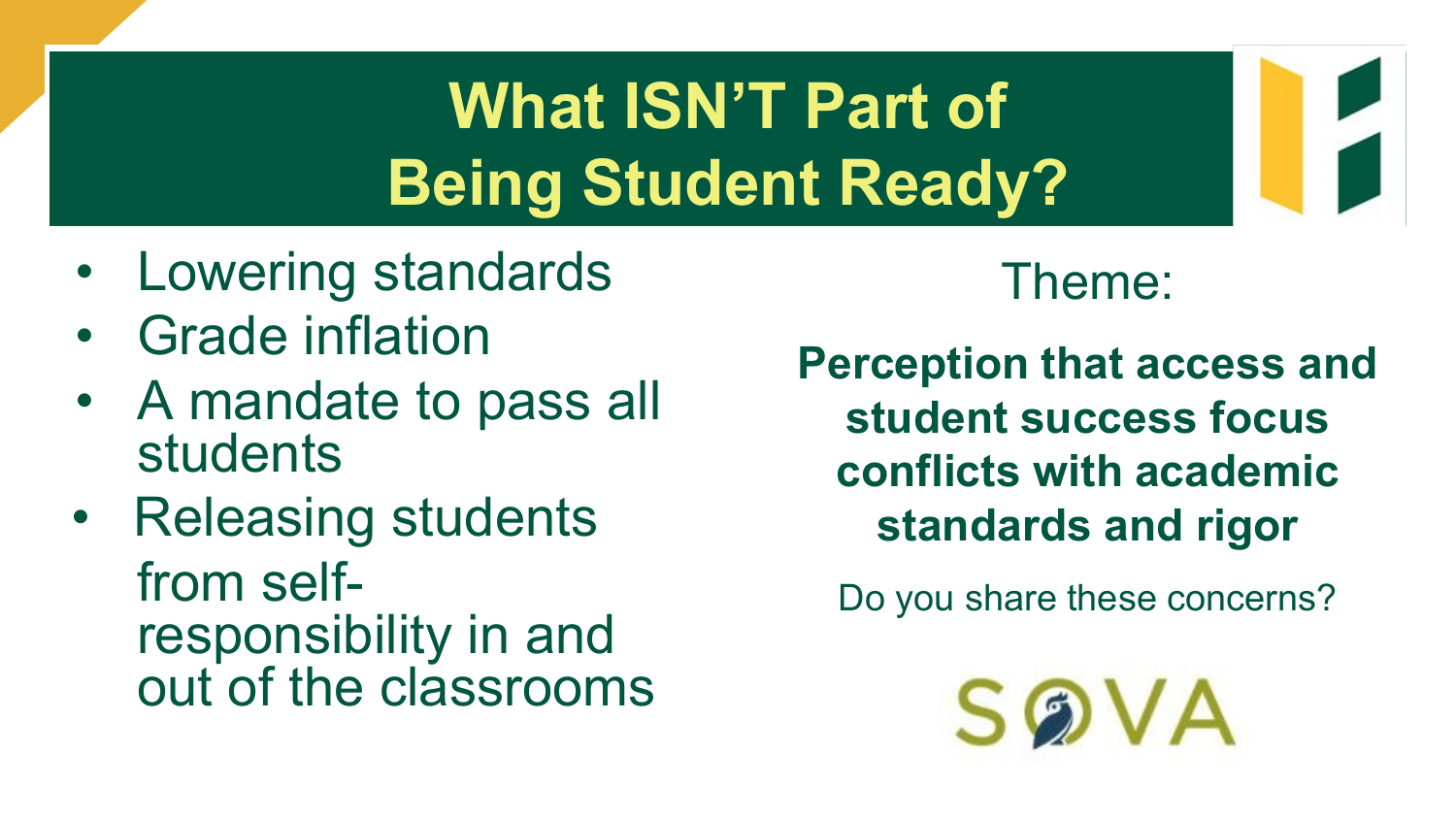## **What IS Part of Being Student Ready? \* Attitudes \***

- Employees' personal and institutional responsibility for student success
	- Mentoring, care, empathy
	- Developing authentic relationships
	- "It's the front line people who make all the difference."
- Belief that students can succeed and belon on campus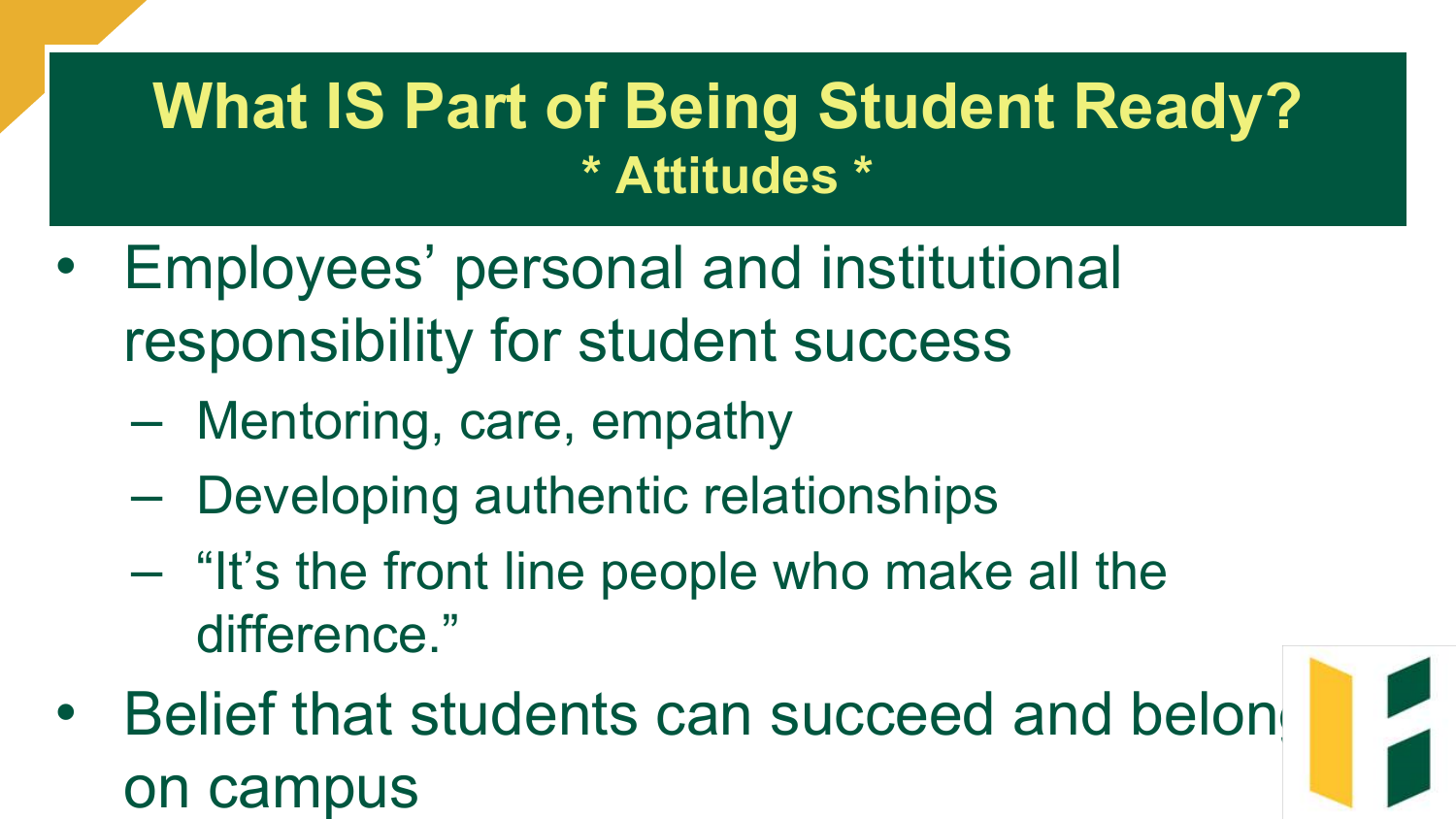## **What IS Part of Being Student Ready? \* Actions Centering Students \***

- Understand and affirm students' cultural identities
- Foster a sense of belonging
- Foster a growth mindset
- Take the long view of student development
- Encourage students to develop strong peer relationships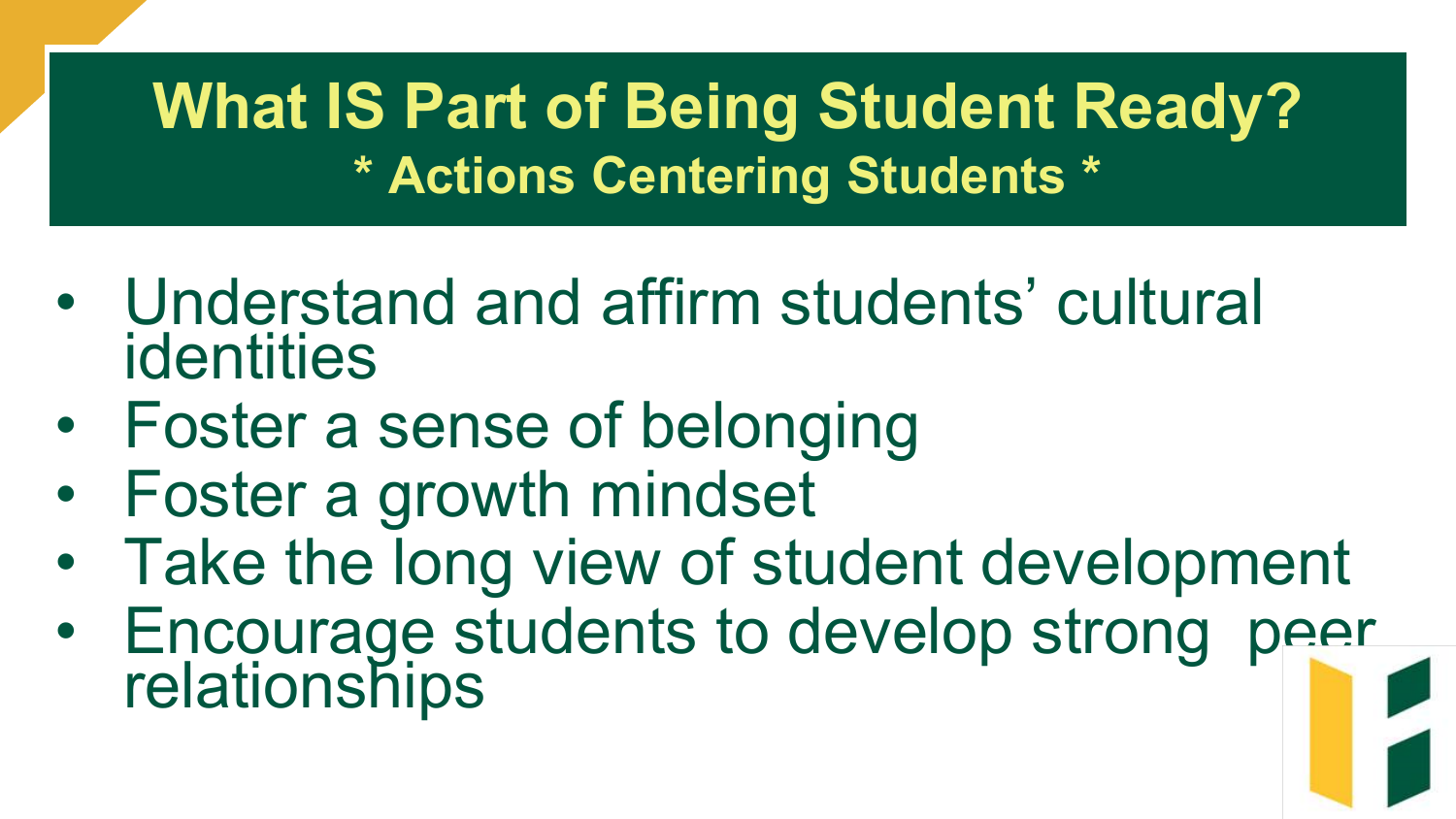## **What IS Part of Being Student Ready? \* Departments and Services \***

- **Understand our students' barriers and address them**
- Create interactive, engaging, and culturally-relevant classrooms and co-curricular experiences
- Help students navigate academic demands and institutional processes
- Monitor data about students eeds and progress for shortnd long-term supports and utcomes

Theme: Program Tracking & Support

#### **Equitable Advising of All Students**  *ranked high* **[63%]**

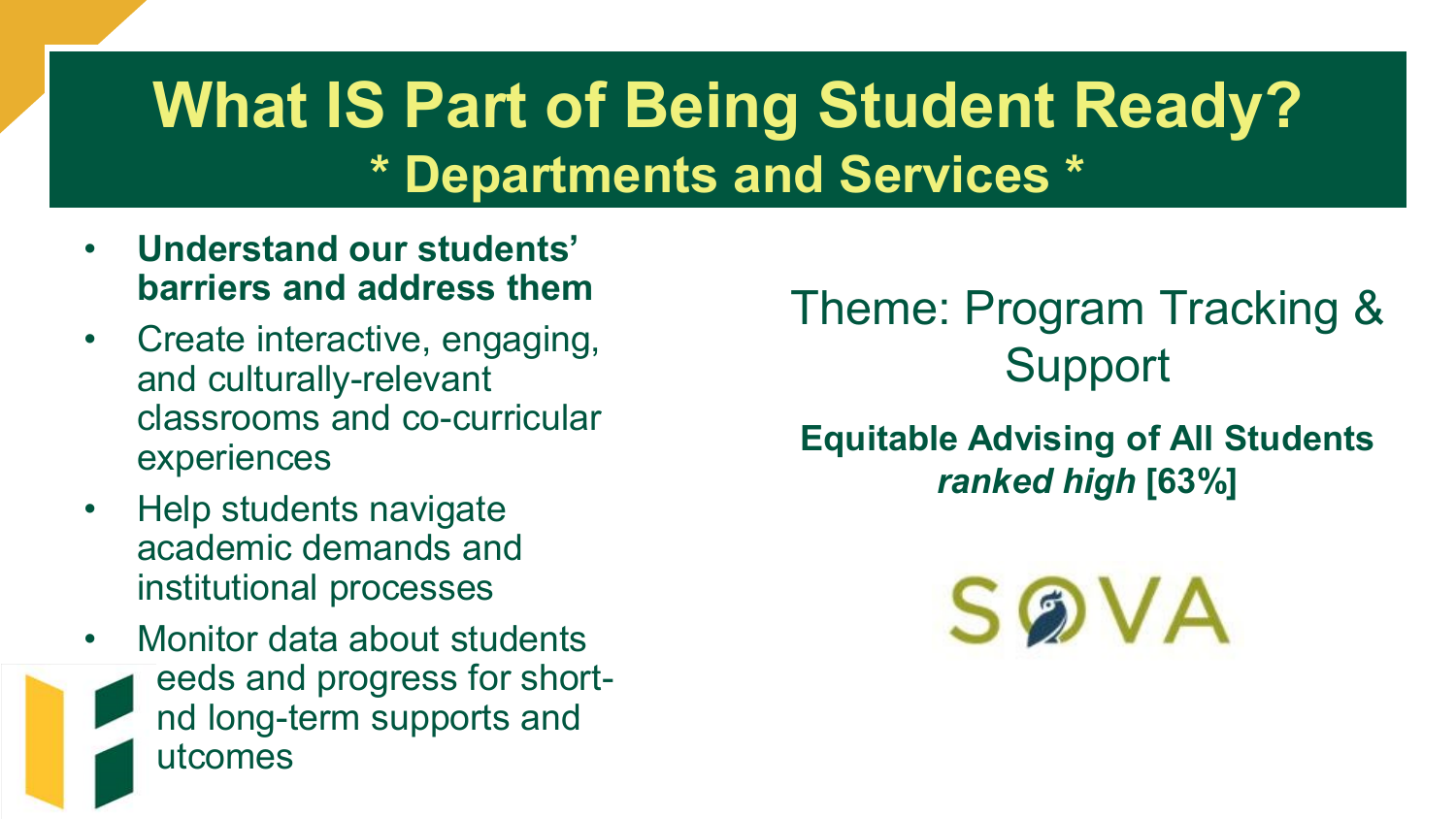# **Student Readiness and Falcon Student Success**

#### **[In what ways are we realizing student readiness?](https://jamboard.google.com/d/1Fxz4vk9xGGbDIaDVlN4Jn7eJMWWquxgiSuPzsQubCSE/edit?usp=sharing)**

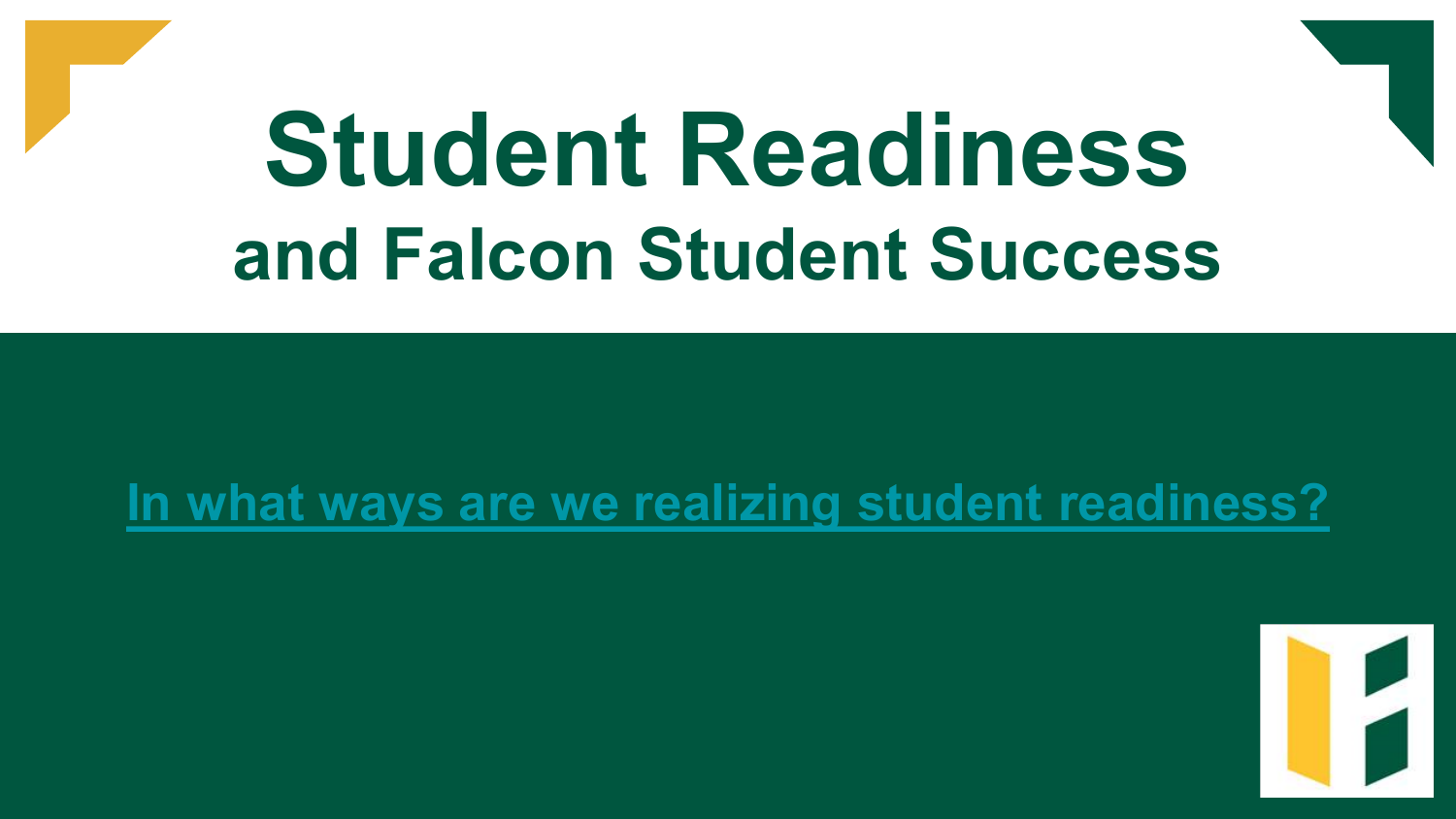## **What IS Part of Being Student Ready? \* Departments and Services \***

#### *Early alert & nudge systems*

- **61% faculty response rate**
- 205 students w/ MTD had ACT appointment after the start of campaign (**24% - Highest rate yet**)
- Of students w/ MTD who had any ACT appointments, **46% (114)** had their *very first* FA21 appointment after start of campaign
- Students met with saw **grades increase 1.16 on average** between midterm and final
- 48% passed course after campaign, the highest pass rate to-date for students marked with concern in this campaign

75% students w/ MTD that had ACT appointment **enrolled SP22 or graduated**

#### *Shared definition of student success*

- 1. Preparation for the Future (Inc. Quality of Life and Application of Knowledge)
- 2. Achieve Goals
- 3. Sense of Place in Community (Inc. Support)
- 4. Character and Skill Development
- 5. Academic Learning
- 6. Holistic Development
- 7. Graduation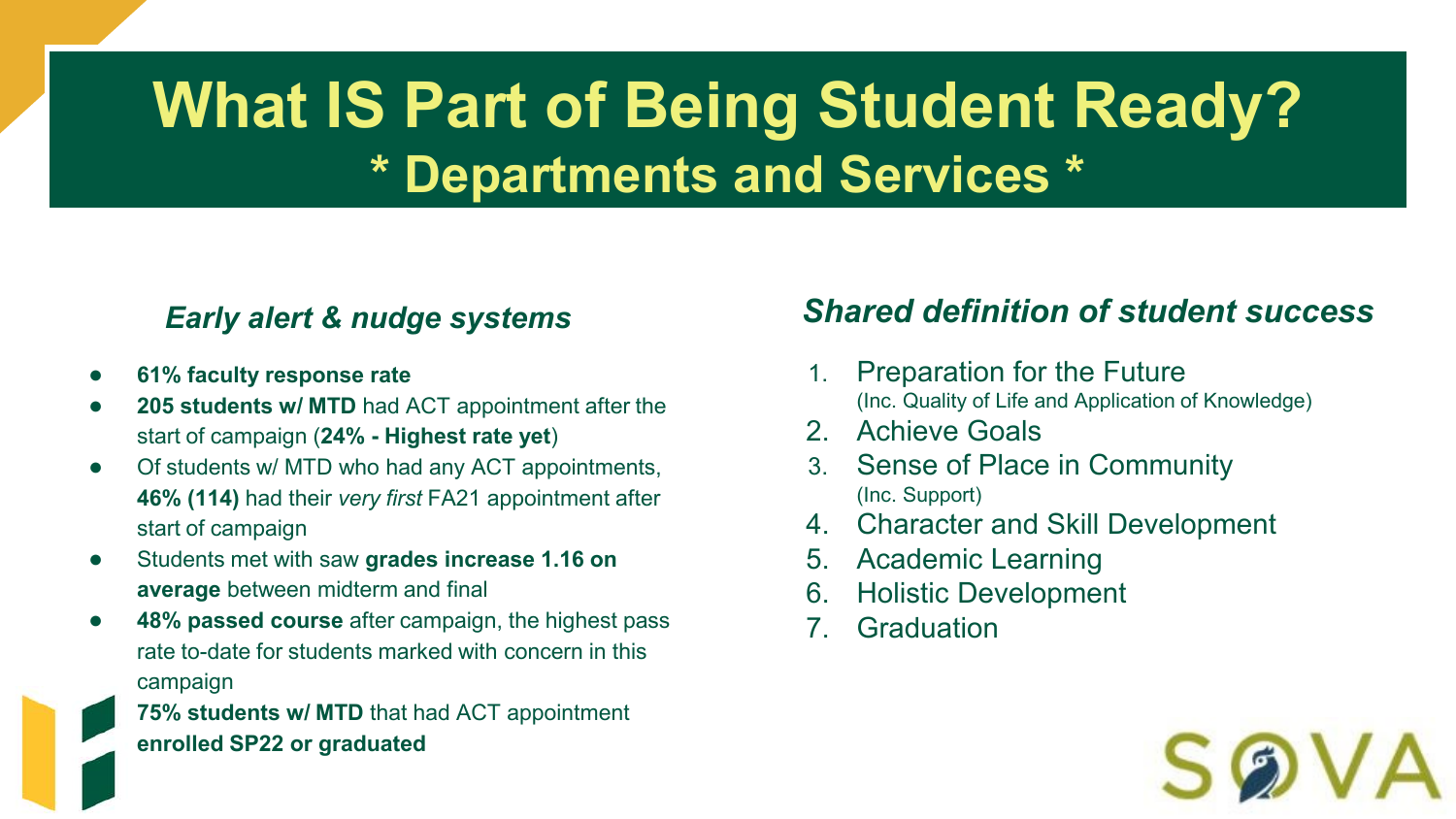**Falcon Student Success** *Key Recommendations*

- Culturally aware pedagogy and service provision
- **Everyone is an Educator**
- Cross-divisional communications
- Maximizing nudge and alert system
- "Student-Ready Institution" in action



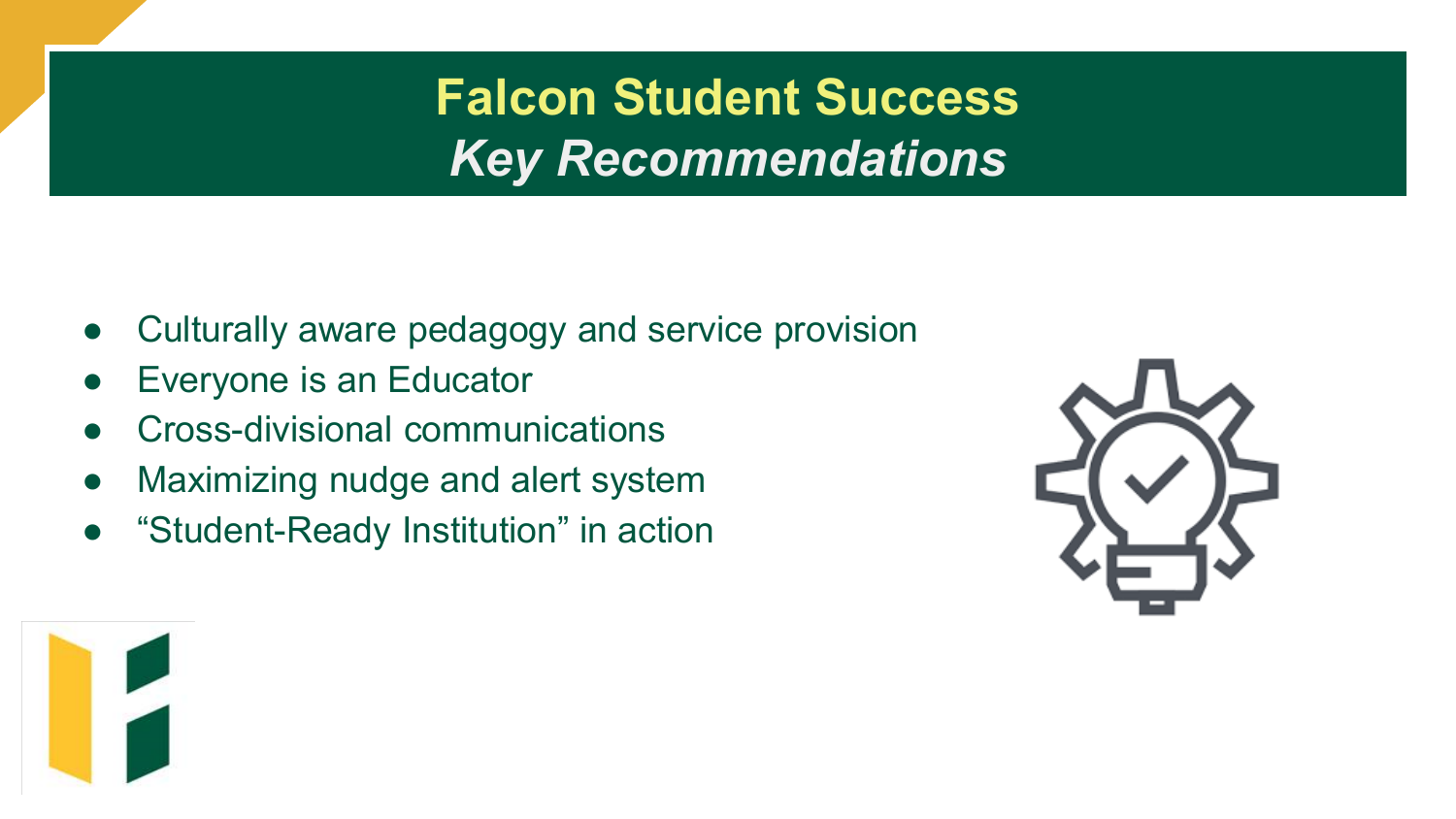



## HAVE **QUESTIONS? Let's Chat.**